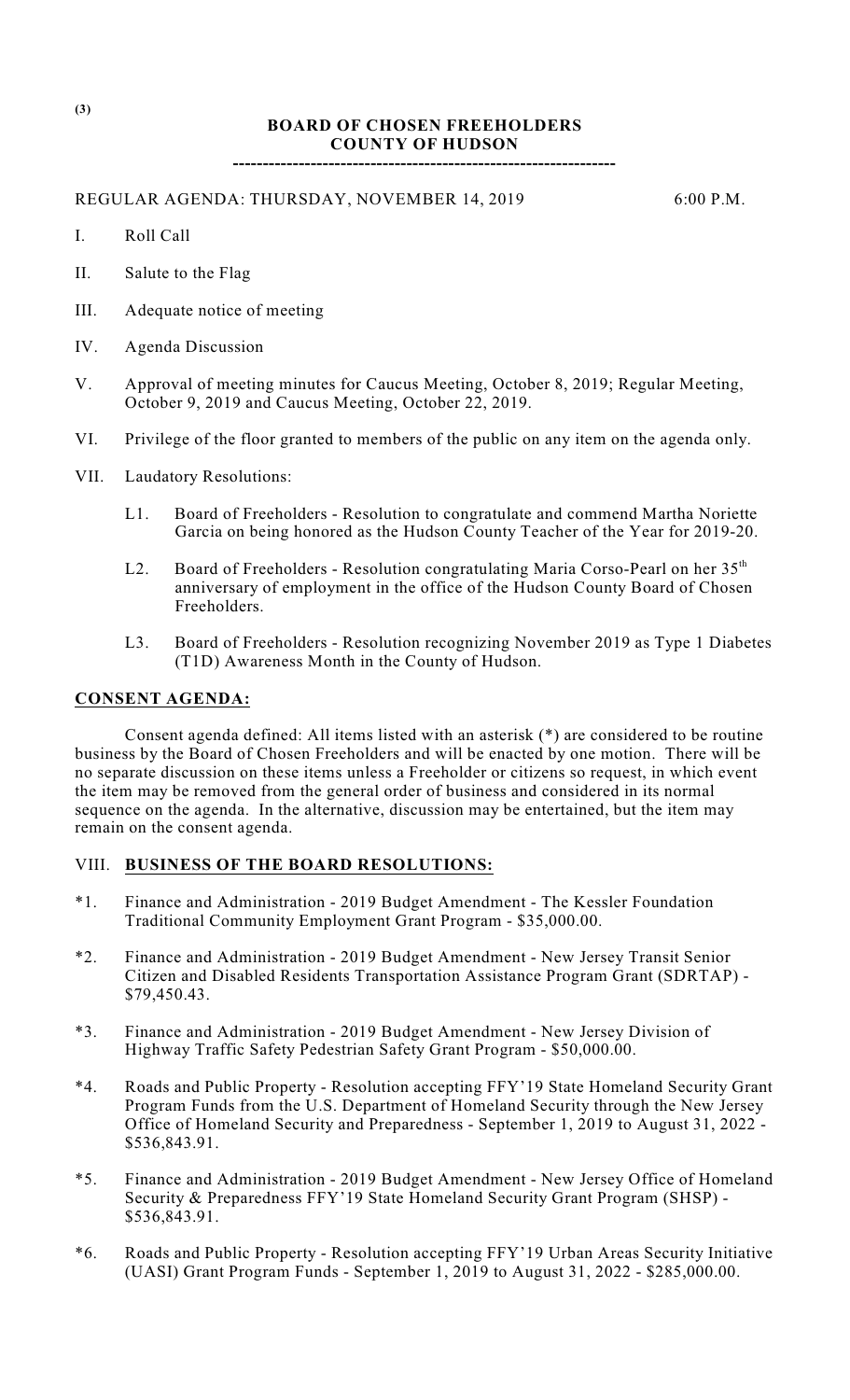- \*7. Finance and Administration 2019 Budget Amendment New Jersey Office of Homeland Security & Preparedness FFY'19 Urban Areas Security Initiative Grant (UASI) - \$285,000.00.
- \*8. Health and Human Services Resolution amending Resolution No. 465-8-2019 and authorizing the acceptance of additional FY'2019 Social Services for the Homeless (SSH) Program Funds and extending the contract term for an additional twelve months - January 1, 2019 through December 31, 2020 - \$1,889,900.00.
- \*9. Finance and Administration 2019 Budget Amendment State of New Jersey Department of Human Services FY 2019 Social Services for the Homeless (SSH) - \$1,899,900.00.
- \*10. Health and Human Services Resolution amending Resolution 425-7-2019 and allocating additional CY 2019 Social Services for the Homeless (SSH) Funds to various providers - January 1, 2019 through December 31, 2019 - \$241,430.00
- \*11. Health and Human Services Resolution amending Resolution Nos. 696-12-2018, 110-2- 2019, 333-6-2019, 426-7-2019 and 527-9-2019 to reallocate funding for Alcoholism and Drug Abuse Services - January 1, 2019 through December 31, 2019 - \$40,000.00.
- \*12. Roads and Public Property Resolution authorizing application for and acceptance of grant funds, if awarded and execution of a grant agreement with the New Jersey Department of Transportation for miscellaneous repairs to Hudson County Bridges under the FY'2020 Local Bridges Fund Program - \$1,919,160.00.
- \*13. Roads and Public Property Resolution authorizing an application for state grant funds through the New Jersey Department of Transportation (NJDOT) Local Freight Impact Fund and accepting said funds if awarded for the "Crosspike Drive/NJ 7 Intersection" in the Town of Kearny Fiscal Year 2020 - \$1,855,000.00 to County.
- \*14. Roads and Public Property Resolution approving a Professional Services Contract, Non-Fair and Open with French and Parrello Associates for Professional Environmental Engineering Services for the "New Courthouse" Project - not to exceed \$179,340.00.
- \*15. Finance and Administration Resolution awarding Professional Service Contract, Non-Fair and Open for Financial Advisory Services NW Financial Group, LLC - \$50,000.00.
- \*16. Finance and Administration Resolution authorizing payment to Municipal Software, Inc. for the purchase of a budget module - \$18,000.00.
- \*17. Corrections Resolution awarding Educational Services Contract, Non-Fair and Open Guazabara Insights, LLC for the "Raising Social Consciousness and Uplifting Communities Program" on behalf of the Hudson County Correctional and Rehabilitation Center - November 15, 2019 to November 14, 2020 - not to exceed \$75,000.00.
- \*18. Prosecutor Resolution authorizing payment to Electronic Systems Solutions, Inc. (ESS) for annual maintenance agreement for WIMAX System and the Indigo Vision Interview Room Equipment on behalf of the Prosecutor's Office - January 1, 2020 to December 31, 2020 - \$24,000.00.
- \*19. Corrections Resolution authorizing payment to Tex-Net, Inc. for the purchase and installation of anti-contraband netting system for the Hudson County Correctional Center - \$31,347.64.
- \*20. Sheriff Resolution approving payment for annual support and maintenance of proprietary computer hardware and software - Visual Computer Solutions, Inc. on behalf of the Sheriff's Office - \$3,759.83.
- \*21. Prosecutor Resolution approving payment for a new Pen-Link/Lincoln Server, Work Station and Audio Card with Pen-Link, Ltd. to replace the current collection server and storage device on behalf of the Prosecutor's Office - \$44,283.93.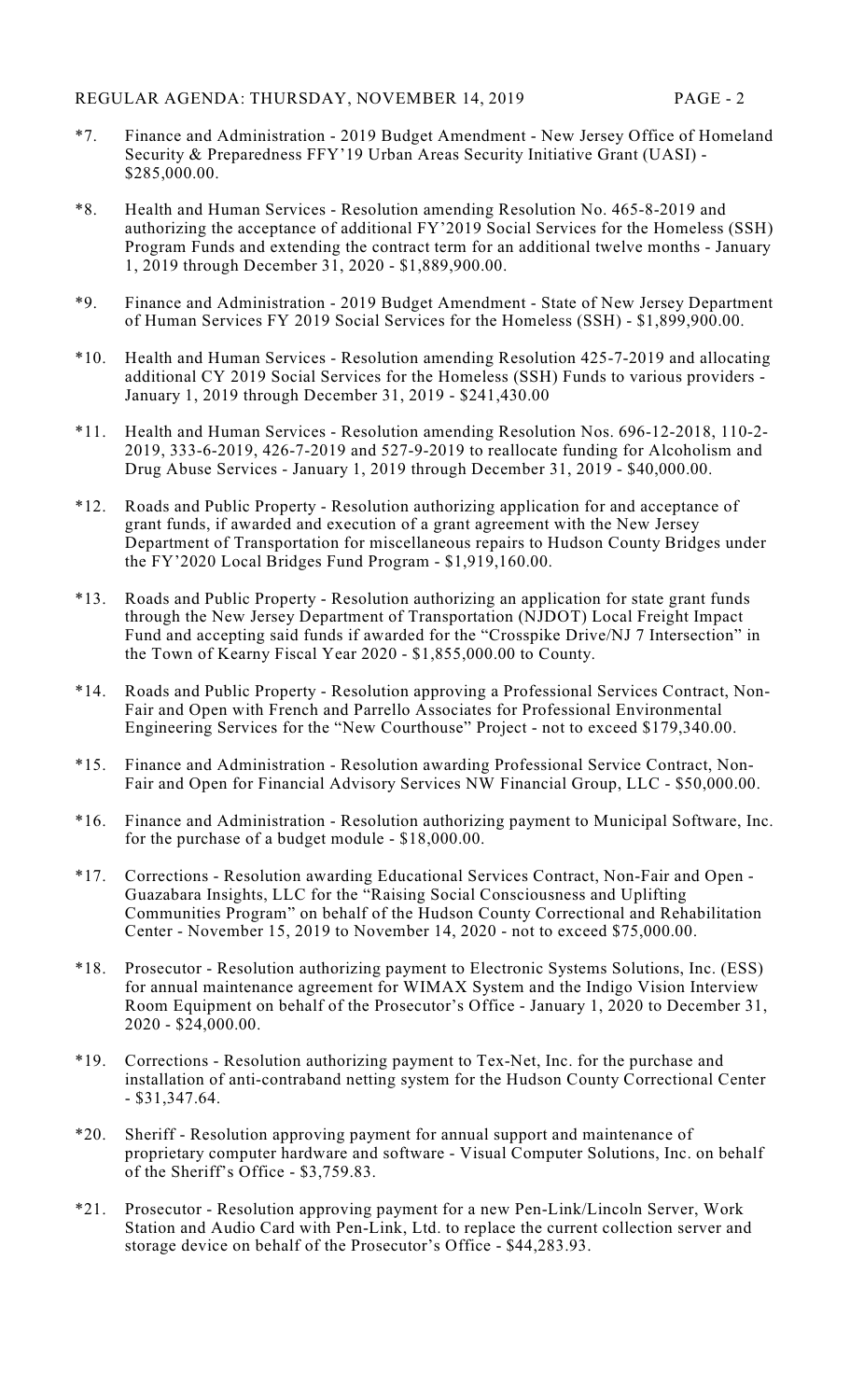REGULAR AGENDA: THURSDAY, NOVEMBER 14, 2019 PAGE - 3

- \*22. Prosecutor Resolution approving payment for seventy-five (75) attendees for the 2019 County Prosecutor's Association of New Jersey (CPANJ) Annual College at the Borgata Hotel & Casino in Atlantic City on behalf of the Prosecutor's Office - November 23, 2019 to November 25, 2019 - \$50,625.00.
- \*23. Roads and Public Property Resolution authorizing payment for educational services to Perimeter Solutions for the comprehensive hands on flammable liquids foam firefighting training - December 10, 2019 to December 13, 2019 - \$53,724.00.
- \*24. Purchasing Approve Purchasing Agent's award, purchases made under State Contracts:

|              | <b>VENDOR</b>                                        | <b>COMMODITY</b>                                                                                     | <b>AMOUNT</b>  | DEPT.                                |
|--------------|------------------------------------------------------|------------------------------------------------------------------------------------------------------|----------------|--------------------------------------|
| a)           | Communication<br>Specialists<br>East Brunswick, NJ   | Purchase and<br>Installation of<br><b>Satellite Receivers</b><br>(Office of Emergency<br>Management) | \$15,491.00    | Roads &<br>Public<br>Property        |
| b)           | <b>Consolidated Steel</b><br>Kenilworth, NJ          | Repair Main Gate<br>at the Juneau Building                                                           | \$12,600.00    | Roads &<br>Public<br>Property        |
| c)           | **Custom Bandag<br>Harrison, NJ                      | Automobile<br><b>Tires</b>                                                                           | 7,500.00<br>\$ | Roads &<br>Public<br>Property        |
| $\mathbf{d}$ | Dell Marketing<br>Pittsburgh, PA                     | Purchase<br>84 Computers<br>$(\$88,861.08)$                                                          | \$161,227.77   | Family<br>Services                   |
|              |                                                      | Uninterruptable Power<br>Supply Annual<br>Service Maintenance<br>$(\$72,366.69)$                     |                | Roads &<br>Public<br>Property        |
| e)           | East River Energy<br>Guildford, CT                   | Gasoline<br>$(87$ Octane)                                                                            | \$50,000.00    | Various                              |
| f)           | Gold Type Business<br>Machine<br>East Rutherford, NJ | <b>Purchase Licenses</b><br>needed for Seven<br>New Vehicles                                         | \$18,900.00    | Sheriff's<br>Office                  |
| g)           | **M&G Auto Parts, Inc.<br>North Bergen, NJ           | <b>Automobile</b><br>Parts (\$15,000.00)                                                             | \$45,000.00    | Roads &<br>Public<br><b>Property</b> |
|              |                                                      | Automobile<br><b>Parts (Motor Pool</b><br>\$30,000.00)                                               |                | Roads &<br><b>Public</b><br>Property |
| h)           | Rachles/Micheles Oil Co.<br>Clifton, NJ              | Gasoline<br>$(87$ Octane)                                                                            | \$50,000.00    | Various                              |
| i)           | *SHI International<br>Somerset, NJ                   | <b>Renewal for Kronos</b><br>Timekeeping and<br>Software                                             | \$43,854.88    | Family<br><b>Services</b>            |
| j)           | Tele-Measurements, Inc.<br>Clifton, NJ               | Replace LCD<br>Projector with a<br>Sony Laser Projector                                              | \$22,189.25    | Roads &<br>Public<br>Property        |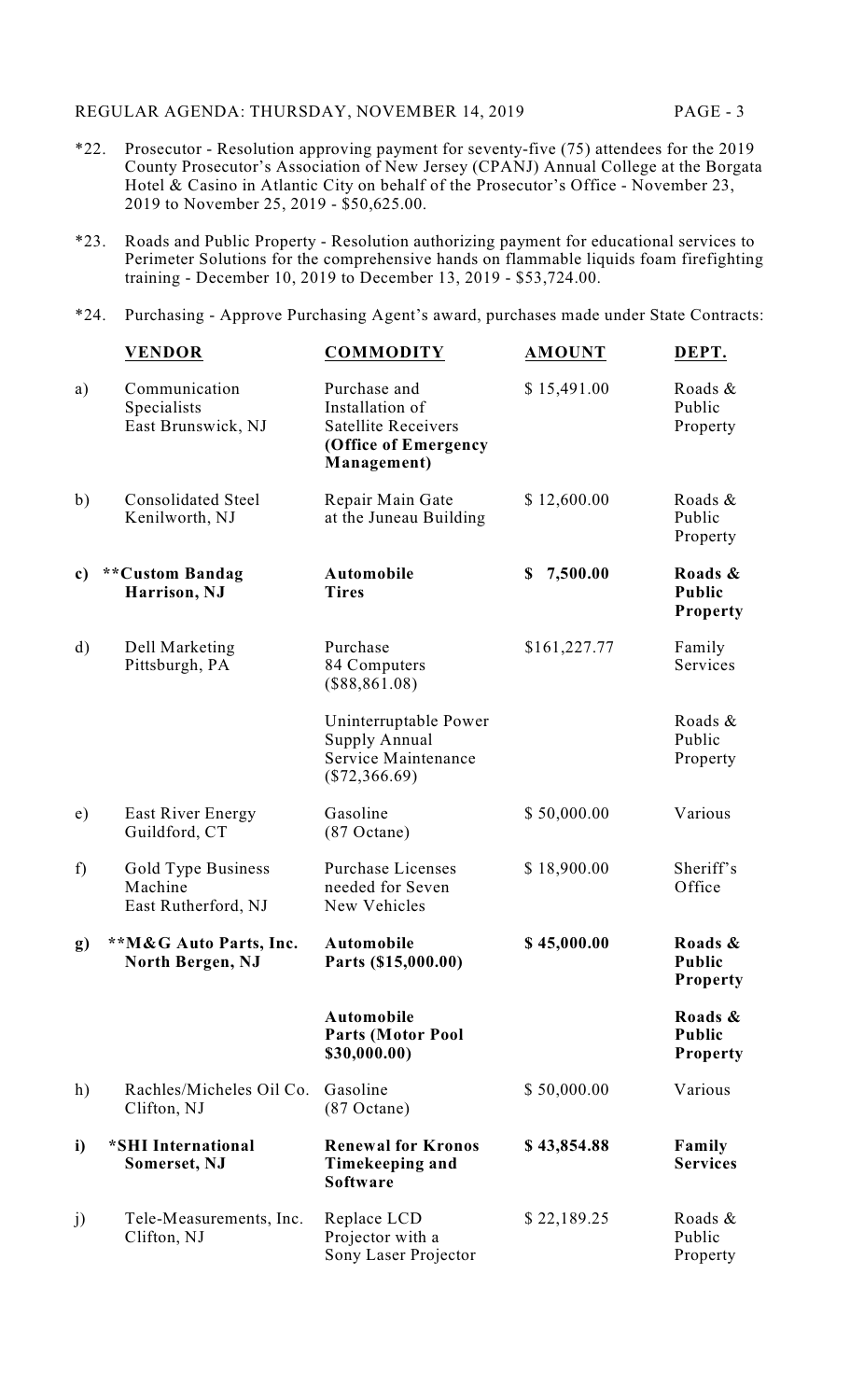|                        | <b>VENDOR</b>                  | <b>COMMODITY</b>                                    | <b>AMOUNT</b> | DEPT.          |
|------------------------|--------------------------------|-----------------------------------------------------|---------------|----------------|
| $\bf k)$               | **WB Mason Co.<br>Secaucus, NJ | <b>Office Supplies</b>                              | \$30,000.00   | <b>Various</b> |
| $\left  \right\rangle$ | Xerox Corp.<br>Lewisville, TX  | Copier Maintenance<br>Repairs, Part and<br>Supplies | \$75,000.00   | Various        |
|                        |                                | TOTAL                                               | \$531,762.90  |                |

# \***Denotes: WBE \*\*Denotes: Hudson County Vendor**

\*25. Purchasing - Purchases made under the Educational Services Commission of New Jersey Pricing System, formally known as "The Middlesex Regional Educational Services Commission":

|                | <b>VENDOR</b>                         | <b>COMMODITY</b>                                                                                                    | <b>AMOUNT</b>             | <b>DEPT</b>                                 |
|----------------|---------------------------------------|---------------------------------------------------------------------------------------------------------------------|---------------------------|---------------------------------------------|
| a.             | Beyer Ford<br>Morristown, NJ          | Purchase (3) New<br>2020 Ford F-250<br>Pick-up Trucks                                                               | 82,673.25<br><sup>S</sup> | Parks                                       |
| b.             | Cliffside Body Corp.<br>Fairview, NJ  | Purchase Dumper<br>Dogg Dump Bodies<br>for the $(3)$ New 2020<br>Ford F-250 Pick-up<br>Trucks                       | 29,901.03<br>$\mathbb{S}$ | Parks                                       |
| $\mathbf{c}$ . | Fovenoics Imaging<br>Hackettstown, NJ | Digital Conversion<br>of the Surrogate's<br>Office Index Books                                                      | 24,335.80<br>\$           | Surrogate's<br>Office                       |
| d.             | *Murray Paving<br>Hackensack, NJ      | <b>County Plaza</b><br><b>Parking Lot</b><br>Resurfacing<br>Phase 2 (\$101,466.48)                                  | \$550,380.27              | Roads &<br><b>Public</b><br><b>Property</b> |
|                |                                       | <b>Lighting Upgrade at</b><br><b>Intersection of Bulls Ferry</b><br>and Blvd. East in North Bergen<br>(\$18,677.40) |                           | Roads &<br><b>Public</b><br><b>Property</b> |
|                |                                       | <b>Tennis Court Center</b><br><b>Dividing Fence at</b><br><b>Lincoln Park</b><br>$(\$14,307.02)$                    |                           | Parks                                       |
|                |                                       | <b>Install New Asphalt</b><br><b>Curbs in Lincoln Park</b><br>(\$10,346.79)                                         |                           | Parks                                       |
|                |                                       | <b>Ornamental Fence</b><br><b>Installation in</b><br><b>Columbus Park</b><br>(\$45,599.72)                          |                           | Parks                                       |
|                |                                       | <b>Resurface the Parks</b><br>in Washington Park<br>(\$182,005.91)                                                  |                           | Parks                                       |
|                |                                       | <b>Workout Stations for</b><br><b>Washington Park</b><br>$($ \$177,976.95)                                          |                           | Parks                                       |
|                |                                       | <b>TOTAL</b>                                                                                                        | \$687,290.35              |                                             |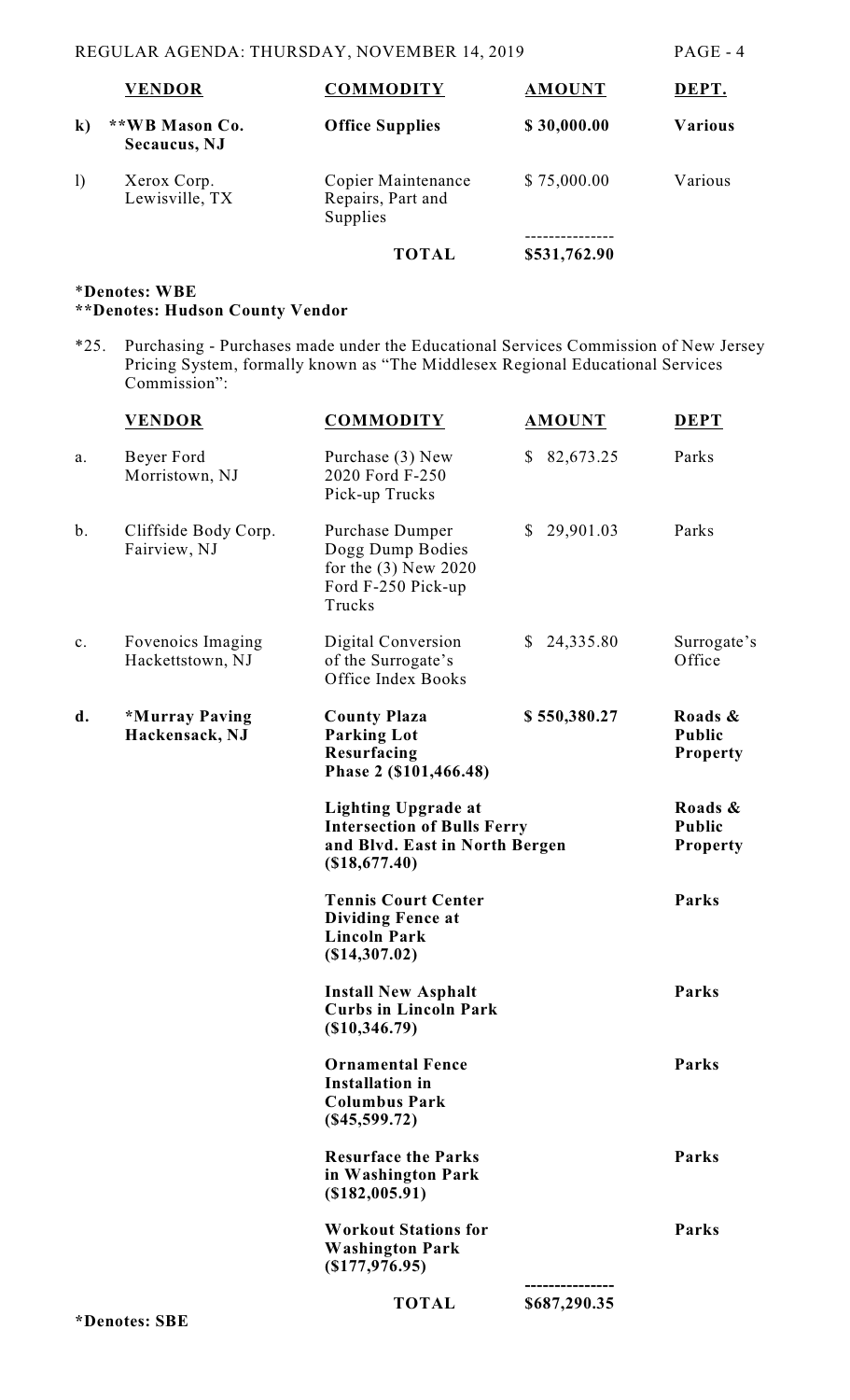#### REGULAR AGENDA: THURSDAY, NOVEMBER 14, 2019 PAGE - 5

- \*26. Purchasing Approve Purchasing Agent's Awards:
- a. To purchase two (2) 2020 Ford Explorer XLT (or equivalent) seven (7) replies Brian Hoskins Ford - contract shall not exceed \$74,990.00.
- b. To purchase two (2) 2020 Ford Transit Mid Roof Cargo Vans (or equivalent) seven (7) replies - Beyer Ford - contract shall not exceed \$69,300.00.
- c. Request for Funds Pharmaceutical Services for Meadowview Psychiatric Hospital and Hudson County Chest Clinic:

| <b>Original Contract Amount:</b>   | \$2,793,450.80 |  |
|------------------------------------|----------------|--|
| <b>Additional Funds Requested:</b> | \$150,500.00   |  |
| New Contract Amount:               | \$2,943,950.80 |  |

d. Request for Funds - Hardware, Housewares, and Tools - Duncan Hardware:

| Original Contract Amount:         | \$174,200.00 |
|-----------------------------------|--------------|
| Contract Fund Addition No.1       |              |
| (Approved 3/13/2019):             | \$50,000.00  |
| <b>Additional Funds Requested</b> | \$70,000.00  |
|                                   |              |
| <b>New Contract Amount</b>        | \$294,200.00 |

e. Request for Funds - Electrical Services (Parks):

| Original Contract Amount:          | \$105,500.00 |  |
|------------------------------------|--------------|--|
| <b>Additional Funds Requested:</b> | \$15,000.00  |  |
| New Contract Amount                | \$120,500.00 |  |

- f. Bid Rejection Rubbish Removal (Parks and Roads and Public Property)
- g. Contract Extension Rubbish Removal (Parks and Roads and Public Property) December 13, 2019 to December 31, 2019 - Joseph Smenthkowski, Inc. - Contract shall not exceed \$115,209.00.
- h. Request for Funds Asbestos, Lead Paint and Mold Abatement (for Various Hudson County Facilities 2019-2021) - Project #3237/Bid No. 7391 - Four Strong Builders, Inc.:

| <b>Original Contract Amount:</b> | \$245,000.00 |
|----------------------------------|--------------|
| <b>Contract Fund Addition:</b>   | \$400,000.00 |
| <b>New Contract Amount</b>       | \$645,000.00 |

- \*27. Prosecutor Resolution approving an Extraordinary Unspecifiable Services contract with Agilent Technologies, Inc. for renewal of a support service contract on the two (2) Gas Chromatography-Mass Spectrometry System (GCMS) on behalf of the Prosecutor's Office - October 1, 2019 to September 30, 2020 - \$21,535.20.
- \*28. Roads and Public Property Resolution approving Change Order No. 3 and Final, Railroad Construction Company, Inc. "Rehabilitation of the John F. Kennedy Boulevard (Columbus Bridge) over the Conrail Track and PATH Station in Journal Square in the City of Jersey City and time extension 59 calendar days - \$202,924.03.
- \*29. Roads and Public Property Resolution approving Change Order No. 1 & Final Zuccaro, Inc. "First Street Resurfacing" City of Hoboken - (-\$24,790.10).
- \*30. Roads and Public Property Resolution approving Addition No. 1 to a Fair and Open Professional Services Contract with Remington Vernick Engineers, design and construction management services to "Miscellaneous Repairs Hudson County Bridges in Various Municipalities throughout Hudson County" - \$68,910.00.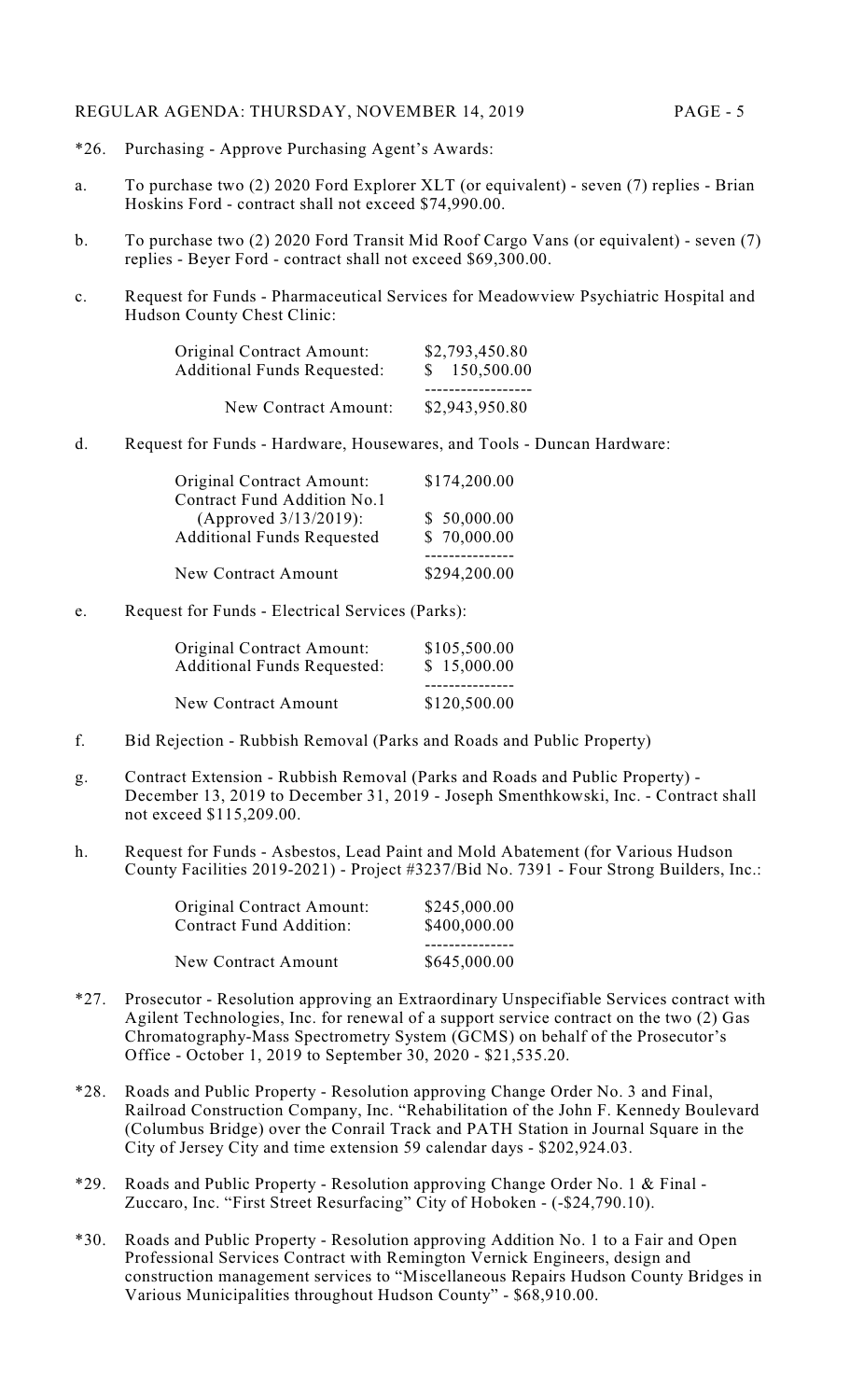- \*31. Finance and Administration Resolution amending Resolution No. 542-9-2019 and reflecting a three (3) percent non-union increase to a non-contributory pension - Fred Wraga - \$44,014.13.
- \*32. Finance and Administration Resolution authorizing award of contract with Delta Dental of New Jersey, Inc. and the collection by the County of employee contribution**s** on behalf of Delta Dental and to distribute the contributions to Delta Dental - January 1, 2020 to December 31, 2020 - \$1,725,900.00.
- \*33. Parks and Community Services Resolution approving the adoption of an updated Citizen Participation Plan (CPP) for U.S. Department of Housing and Urban Development (HUD) Programs.
- \*34. Parks and Community Services Resolution approving an Extraordinary Unspecifiable Services Contract with Puertorriquenos Asociados for Community Organization, Inc. (PACO) for administration and implementation of a Lead Hazard Control Reduction Program from the U.S. Department of Housing and Urban Development - December 1, 2019 to November 30, 2020 - \$2,150,000.00.
- \*35. Finance and Administration Resolution authorizing the Director of Department of Finance and Administration/County Treasurer of the County of Hudson and other County Officials to undertake certain actions in connection with the sale of not to exceed \$182,121,155 Bond Anticipation Notes.
- \*36. Board of Freeholders Resolution supporting the efforts of the Service and Maintenance Employees at Christ Hospital in Jersey City to organize for collective representation and to negotiate better wages, health care benefits and worker protections.
- \*37. Board of Freeholders Resolution urging Cooperative Laundry to cease engaging in illegal activity, to respect its employees' rights to join the Laundry, Distribution and Food Service Joint Board, Workers United, SEIU free from intimidation and to agree to a Card Check Neutrality Agreement.
- \*38. Board of Freeholders Resolution authorizing contribution to Hudson County Latino Foundation - \$250.00.
- \*39. Board of Freeholders Resolution authorizing contribution to Act Now Foundation for its Dementia Center - \$250.00.
- \*40. Board of Freeholders Resolution authorizing contribution to Dress for Success Hudson County - \$250.00.
- \*41. Purchasing Purchases made under Somerset County Cooperative Pricing System:

|   | <b>VENDOR</b>               | <b>COMMODITY</b>          | <b>AMOUNT</b> | <b>DEPT</b> |
|---|-----------------------------|---------------------------|---------------|-------------|
| a | National Fuel<br>Newark, NJ | Gasoline<br>$(87$ Octane) | \$50,000.00   | Various     |
|   |                             | <b>TOTAL</b>              | \$50,000.00   |             |

- \*42. Law Resolution urging Hudson County Executive Thomas A. DeGise to pursue any and all actions necessary to address the lack of responsiveness by Public Service Electric  $\&$ Gas to address the needs of the residents of Hudson County.
- \*43. Board of Freeholders Resolution authorizing contribution to the City of Hoboken for Cheer Dynamics All-Stars - \$250.00.
- \*44. Board of Freeholders Resolution authorizing contribution to Centro Comunitario CEUS  $-$  \$250.00.